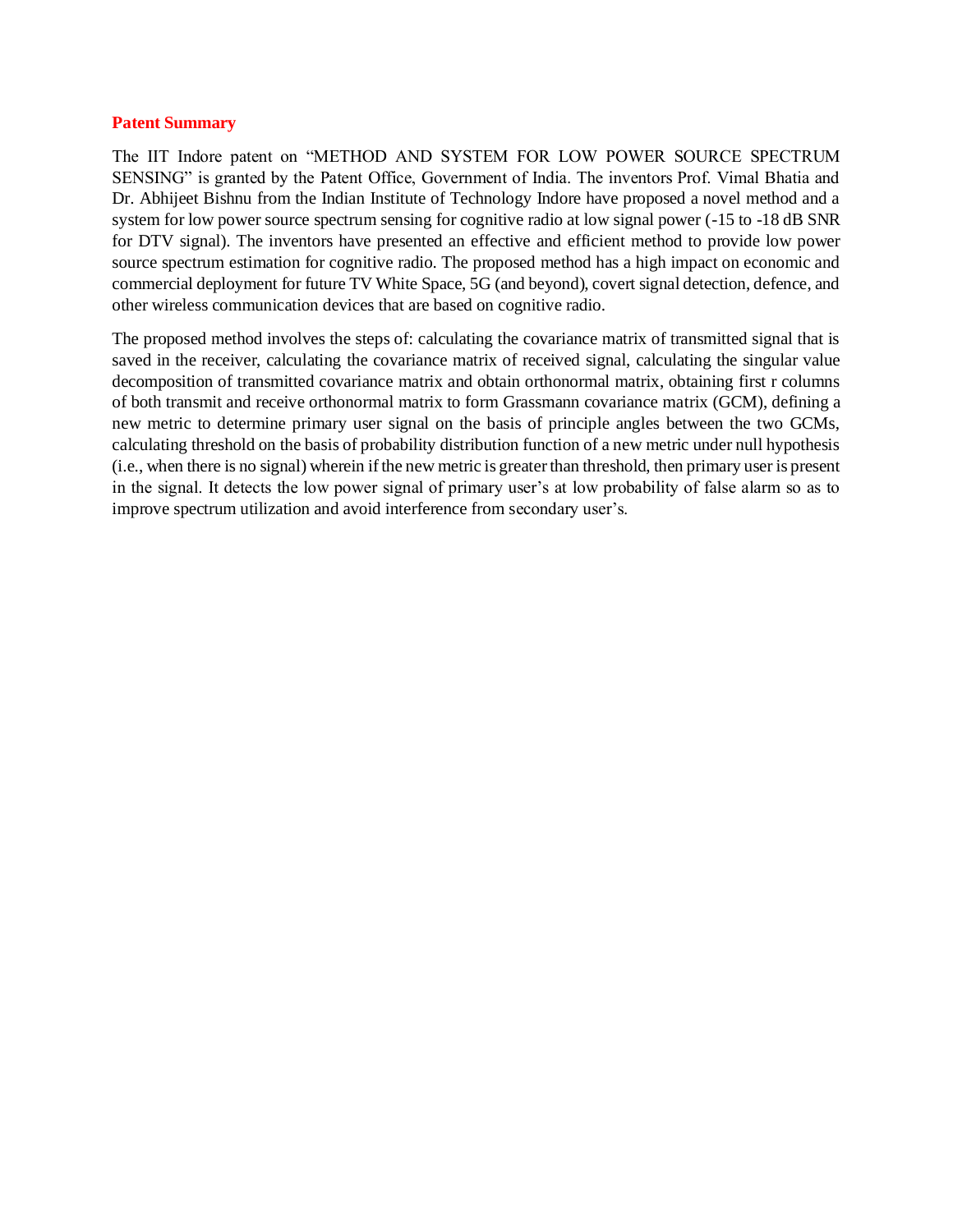## **For Immediate Release:**

**CONTACT:**  Contact Person- Prof. Vimal Bhatia Institution- Indian Institute of Technology Indore Email Address- [vbhatia@iiti.ac.in](mailto:vbhatia@iiti.ac.in) Website URL- <http://ee.iiti.ac.in/>

## **Grant of Patent from Electrical Engineering Department, IIT Indore**

Details: Indian Patent Application No.- 201721021637 Grant No.- 382567 Filing Date- June 20, 2017 Date of Grant- November 25, 2021 Title- METHOD AND SYSTEM FOR LOW POWER SOURCE SPECTRUM SENSING Inventors- Prof. Vimal Bhatia, Dr. Abhijeet Bishnu

The IIT Indore patent on "METHOD AND SYSTEM FOR LOW POWER SOURCE SPECTRUM SENSING" is granted by the Patent Office, Government of India. The inventors Prof. Vimal Bhatia and Dr. Abhijeet Bishnu from the Indian Institute of Technology Indore have proposed a novel method and a system for low power source spectrum sensing for cognitive radio at low signal power (-15 to -18 dB SNR for DTV signal). The inventors have presented an effective and efficient method to provide low power source spectrum estimation for cognitive radio. The proposed method has a high impact on economic and commercial deployment for future TV White Space, 5G (and beyond), covert signal detection, defence, and other wireless communication devices that are based on cognitive radio.

The proposed method involves the steps of: calculating the covariance matrix of transmitted signal that is saved in the receiver, calculating the covariance matrix of received signal, calculating the singular value decomposition of transmitted covariance matrix and obtain orthonormal matrix, obtaining first r columns of both transmit and receive orthonormal matrix to form Grassmann covariance matrix (GCM), defining a new metric to determine primary user signal on the basis of principle angles between the two GCMs, calculating threshold on the basis of probability distribution function of a new metric under null hypothesis (i.e., when there is no signal) wherein if the new metric is greater than threshold, then primary user is present in the signal. It detects the low power signal of primary user's at low probability of false alarm so as to improve spectrum utilization and avoid interference from secondary user's.